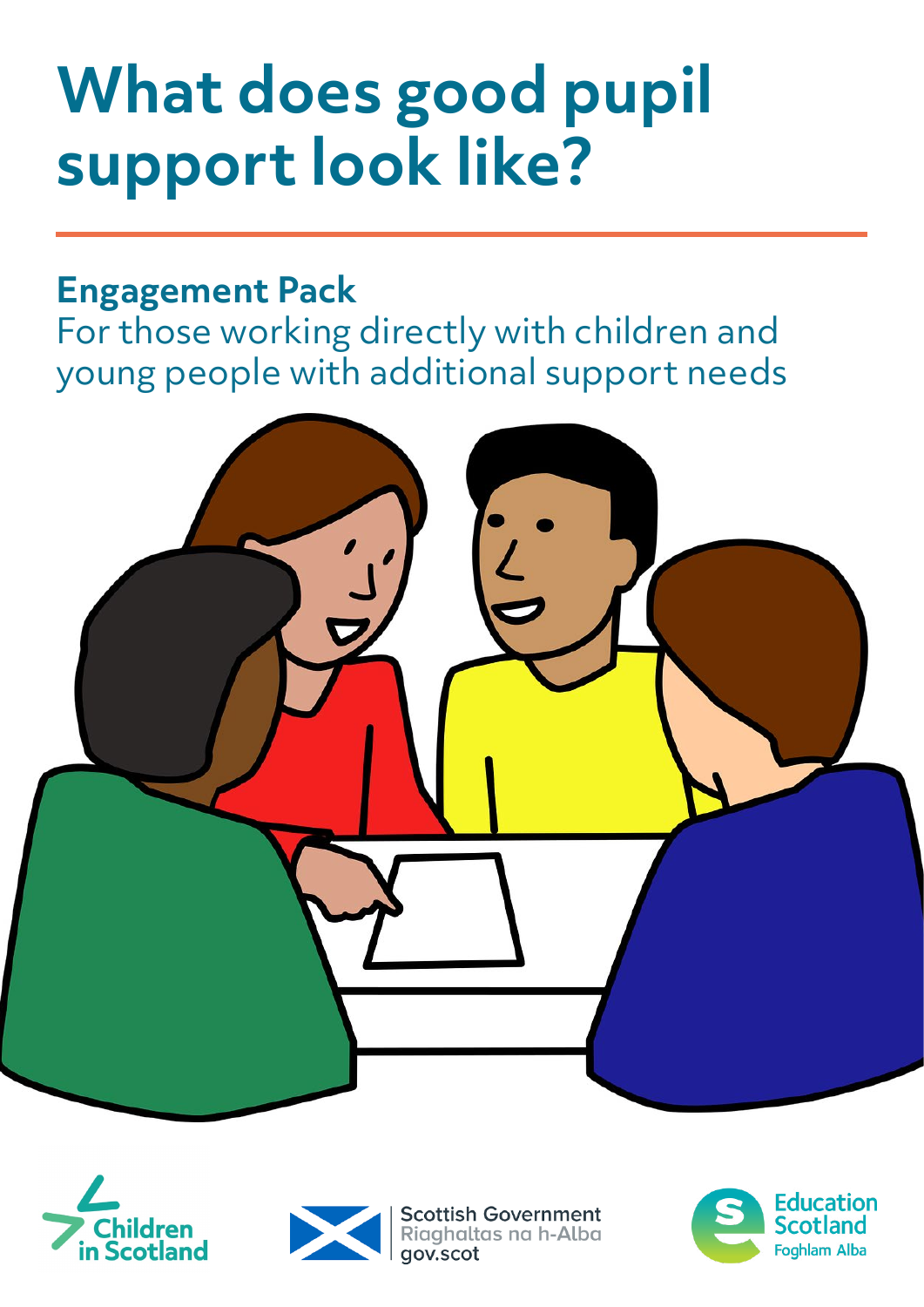# **Introduction**

Children in Scotland has been asked by the Scottish Government's Pupil Support Staff Working Group to lead engagement work with children and young people relating to pupil support staff. Whilst it will specifically focus on the vision and values identified by the working group, it is part of a wider Scottish Government consultation relating to pupil support staff in Scotland.

From our work supporting the Inclusion Ambassadors, we know how important pupil support staff are to children and young people with additional support needs. They can be key to ensuring their rights to education are met.

This engagement pack has been produced to support direct engagement with young people in order to share what good pupil support staff and good practice might look like. In doing so it will ensure children and young people are heard through this engagement process, in line with Article 12 of the UNCRC.

The intention is to further develop our understanding of what is important to children and young people with additional support needs and how best to support them on their educational journey. Using this pack will allow the children and young people you work with to explore, reflect, discuss and contribute their views to wider Scottish Government and Education Scotland work to develop a Pupil Support Staff Framework.



#### **What do we mean by pupil support staff?**

For the purposes of this project the term 'pupil support staff' is generally applied to all staff in school settings directly involved in the learning and teaching process and the wellbeing of children and young people.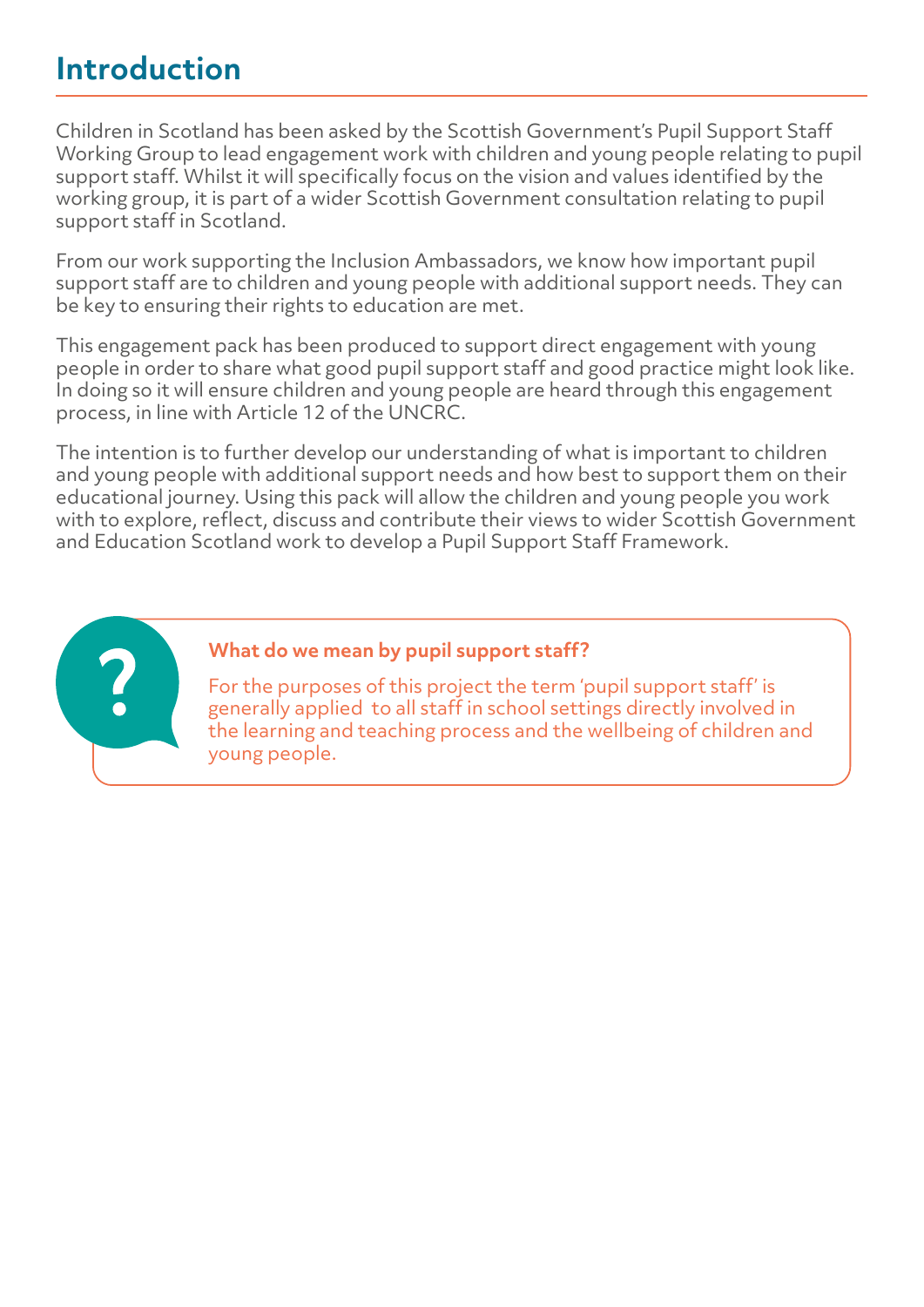# **Using this engagement pack**

We hope this pack facilitates engagement with children and young people who have regular contact with pupil support staff to inform further work and developments in this area.

We want to hear from children and young people who:

- Are aged 5-18 years who have an additional support need
- Have a range of experiences, good and bad
- Have regular engagement with pupil support staff to support their learning.

#### **How it works**

We have prepared a series of activities and questions for you to explore with the children and young people you work with. We would recommend completing at least one, though please feel free to complete as many as you wish.

The activities have been designed to act as a guide. Feel free to adapt to suit the needs of your group. In addition, you may wish to use other engagement activities to tell us what the young people you work with think.

The activities can be adapted for use in a number of ways and for either face-to-face or virtual sessions.

We recommend the work is conducted in groups, allowing for a range of views and experiences.

Outputs or recording of activities may take various forms, depending on the activity and the young people involved. We welcome all forms of feedback from word documents or written responses, to more visual representations such as artwork or short films

#### **Sharing your work**

Please send all responses, outputs and feedback to Chris Ross at Children in Scotland. Email: cross@childreninscotland.org.uk.

#### **What will happen with what you tell us?**

Responses will be collated and analysed by Children in Scotland. We will prepare a short report based on the findings that identifies what children and young people with additional support needs want from a pupil support assistant.

All responses will be anonymous. Information from the different groups who respond will be synthesised rather than discussed individually.

Our report will then be used to inform further engagement work being done with professionals by Education Scotland. We will share this final report with you and prepare a short summary video that can be shared with the children and young people that you work with.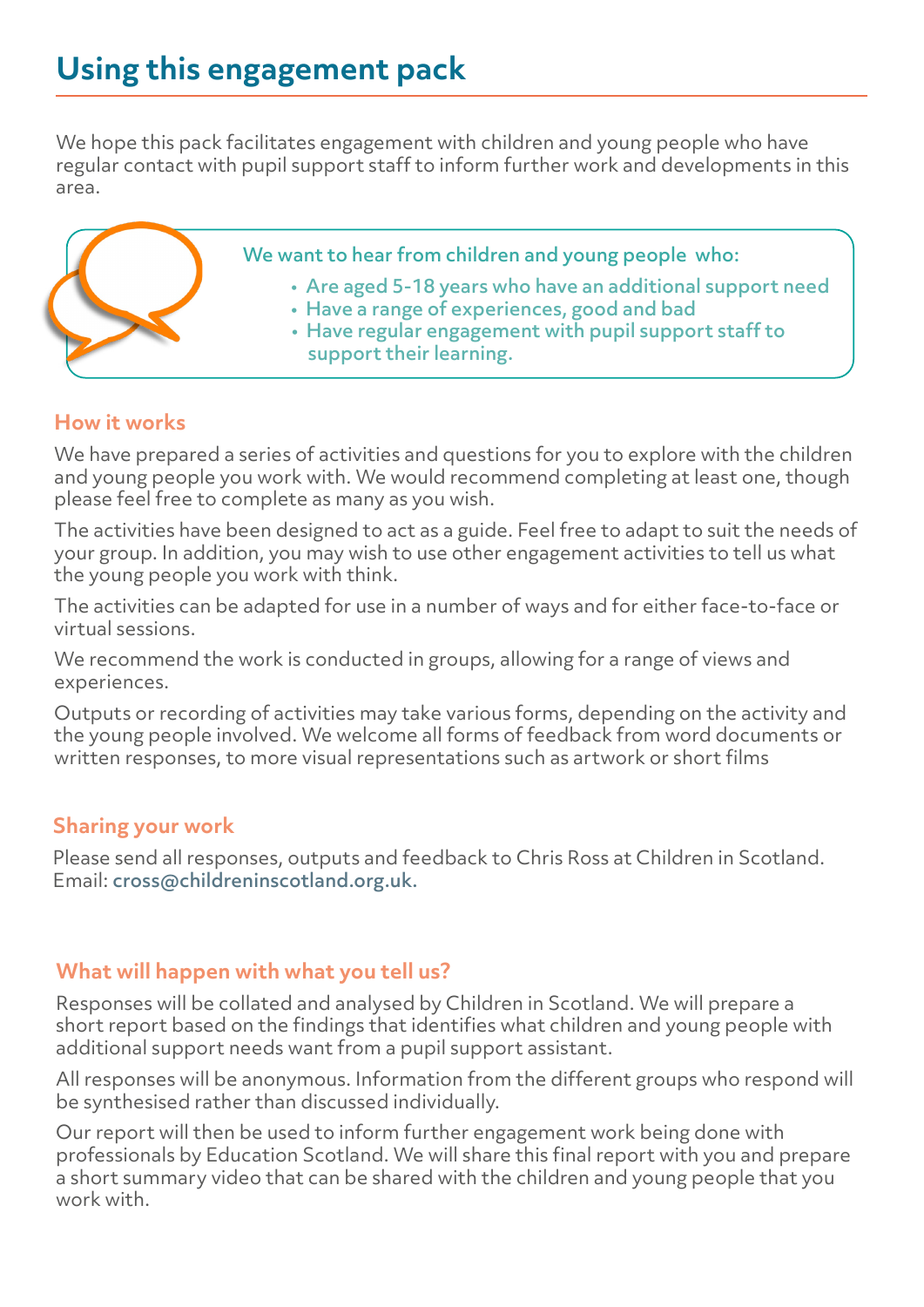## **Data protection - please return this page**

Please confirm you are happy for us (Children in Scotland) to hold the materials and associated documentation completed as part of the Pupil Support Staff project.

We will use this consent as the legal basis for holding this data.

We will use this data solely in relation to the project work on behalf of the Scottish Government's Pupil Support Staff Working Group.

Data will be held securely by us in line with our privacy policy. Access our privacy policy at: https://childreninscotland.org.uk/privacy-policy. You can also find out about your data protection rights and how to exercise them on this page.

Feedback and activity output will be used to inform a report for this stage of the Pupil Support Staff project. However, all information will be anonymised and we will not share any identifiable data.

We will hold all information received on our systems for a maxinum of 6 months. All information provided as part of the CYP engagment work will be delighted by 30 November, 2022.

I am happy for Children in Scotland to retain my data and information provided as part of my participation on the Pupil Support Staff project.

Signed

Date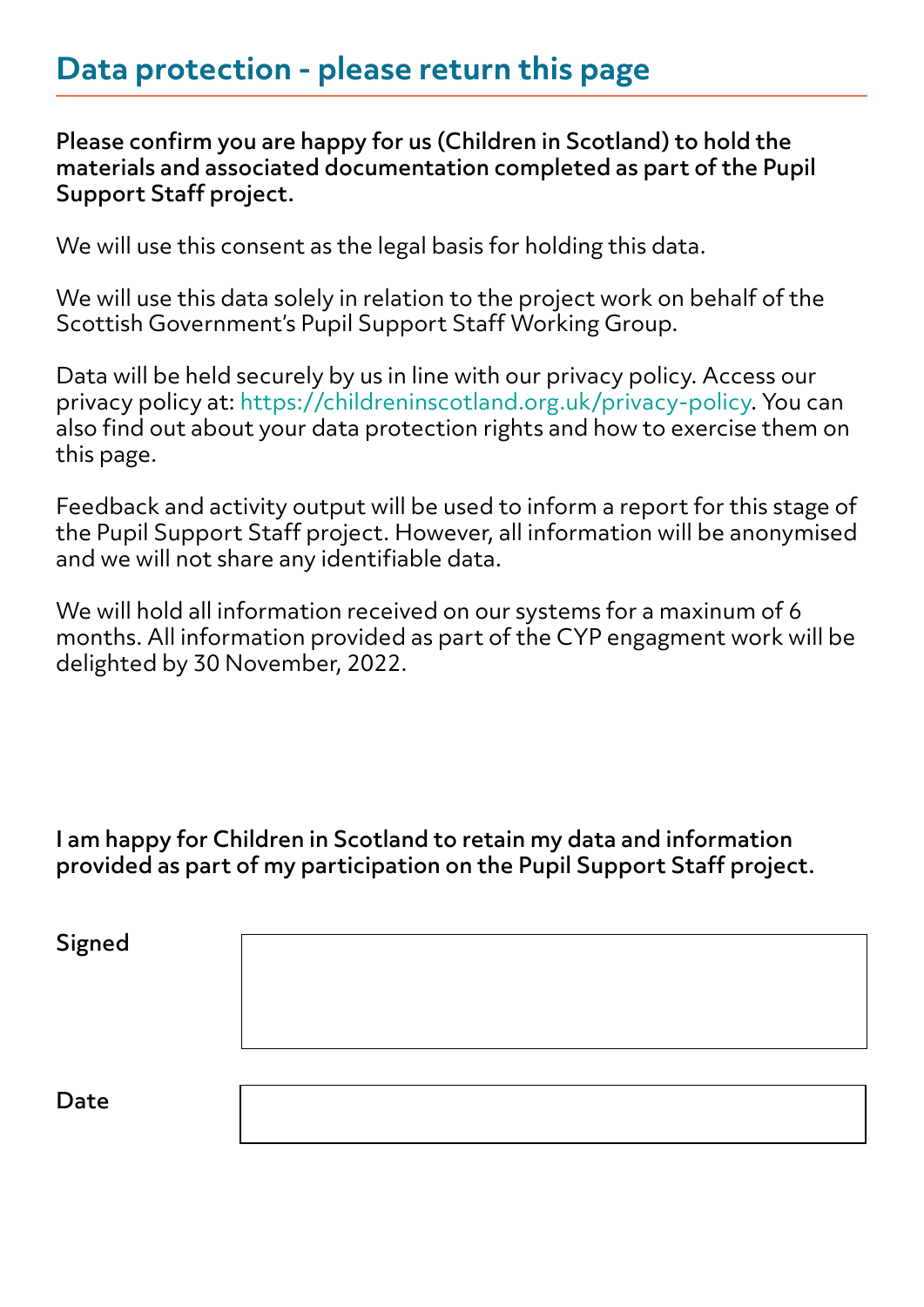# **Background Information**

To help us understand who has been involved in the engagement work, along with your completed activities, please answer the following questions. This will help inform our reporting and data analysis.

- How many children and young people did you work with?
- What age bracket do the children and young people fit into?
- What local authority / authorities are the young people based in?
- What additional support needs do the young people you worked with have?



**Please include this information in any feedback or output provided to us as part of the project. Alternatively, complete the sheet below and return.** 

**Please complete a separate form for each group you are engaging with.** 

#### **Total number of participants**

Number of children and young people in the participating group

#### **Age range of participating children and young people.**

If all of the young people are in one age bracket, please tick. If the young people are representative of different age groups, please identify how many in each age range.

| $5 - 7$ yrs | $8-10$ yrs | $11-13$ yrs | $14-16$ yrs | 17-19yrs |
|-------------|------------|-------------|-------------|----------|
|             |            |             |             |          |

#### **Geographic representation**

Please identify all the local authority areas represented in your group.

#### **Diversity of needs**

Please identify the additional support needs of your group.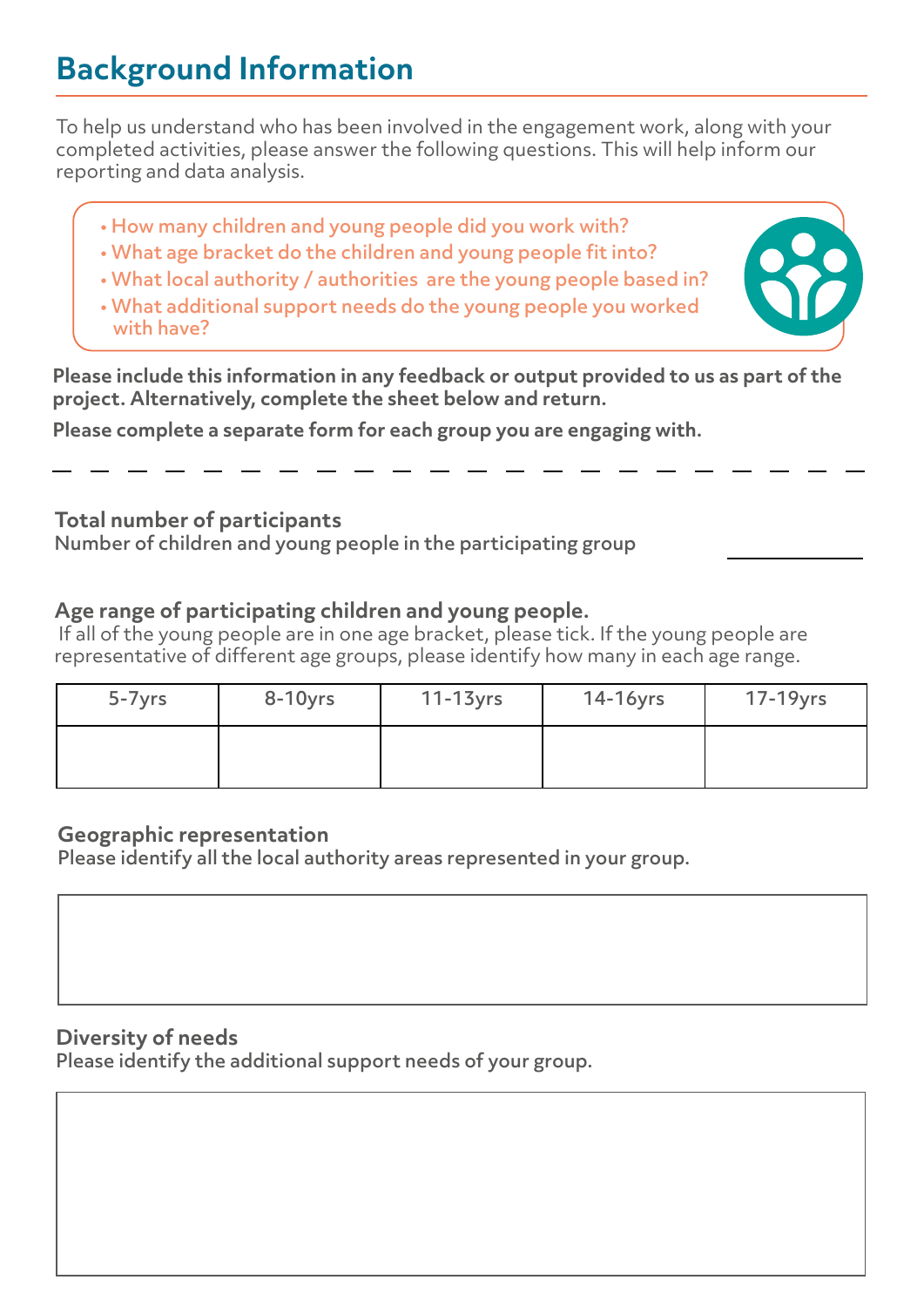# **Activities**

If you have any questions, or would like to discuss how to adapt activities to suit the young people you work with, please contact Chris Ross at Children in Scotland via email: cross@childreninscotland.org.uk.

#### Activity: Support Staff Qualities

Using the word cloud, ask pupils or young people to pick out wordsthat would describe a good member of pupil support staff? Is there anything missing?

Alternative: If the word cloud is inaccessible, qualities identified on the word cloud could be made into flash cards.

Additional: As an additional step, as a group agree three of the qualities and identify why they are important. Key points could be recorded as a poster or in a short film.

strict boundary things opportunities trust socialising understanding listens fair caring learning laugh support cheery build confidence rules empathetic fun focus respect relationship

### Activity: Agree or Disagree

Below is a series of statements about pupil support assistants. Pupils or young people could respond in a positive or negative – thumbs up / thumbs down cards, red/green cards or a simple show of hands for those who agree / disagree.

After people have voted on each statement, please discuss and record how many people in the group agreed or disagreed, and why.

- 1. The pupil support staff should know me well
- 2. The pupil support staff should understand what support I need and want.
- 3. The pupil support staff should be able to recognise how I am feeling.
- 4. The pupil support staff should be able to help with my learning.
- 5. The pupil support staff should be able to find different ways to support me.
- 6. The pupil support staff should be able to challenge me.
- 7. The pupil support staff should be able to relax and have fun with me.
- 8. I get enough time with pupil support staff.

#### Activity: How I feel when I get the rights support

We know that not having the right support can make things hard. We also know how having the right support can really help.

Ask young people to share how they feel when they are working with a good pupil support assistant? Can they explain why this is?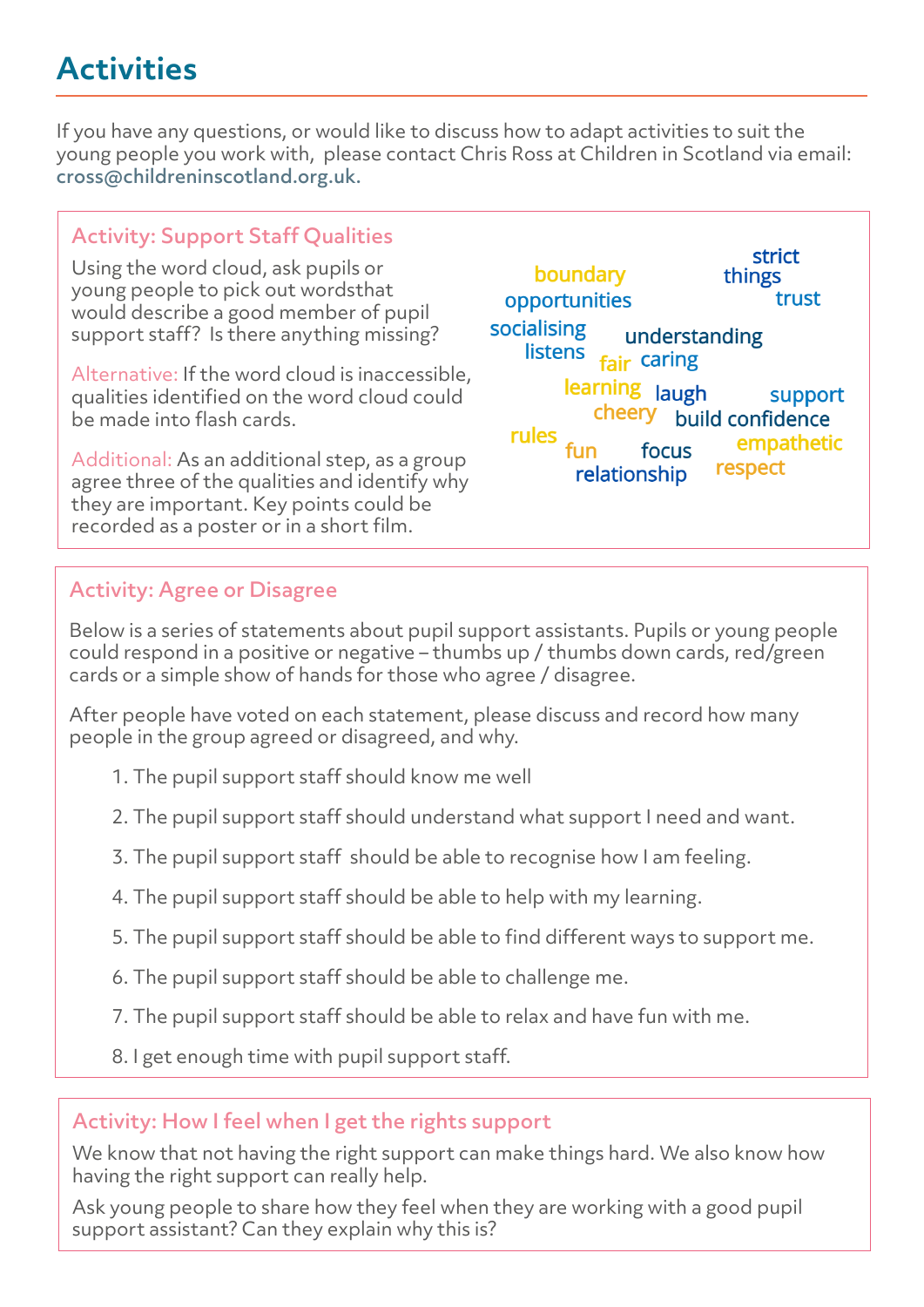## Activity: A perfect day

Pupils should consider a school day that has gone really well. You have had the chance to work with your favourite support assistant for the classes you needed them for.



- How would they have greeted you?
- What would you have spoken about and why?
- How would your school work have gone?
- How would you feel during the day?

You could make a comic strip or do a recording of your answers. Alternatively, you could write down key points or key words for each question.

## Activity: Headteacher for a day

Encourage young people to imagine they are the head teacher for a day and get to make decisions about what support looks like. What would they do?

Some things to think about could be more chance for 1-1 support, more time together or more support assistants in schools.

Ideas could be presented as a poster that shows what this school would look like.

Was there agreement, or disagreement, on some areas? What are the top three ideas and why are they considered to be the most important?

## Activity: Head, Heart and Hands

We know pupil support staff need different skills to do their job. This activity helps identify what pupils think makes a good pupil support assistant by focusing on their knowledge, ability to connect and their actions.

Create a head, heart and hands template poster or as a mindmap. Think about what good pupil support staff should know (the head), how they should act (the heart) and what they do (the hands).



Are there some of these that are more important than others?